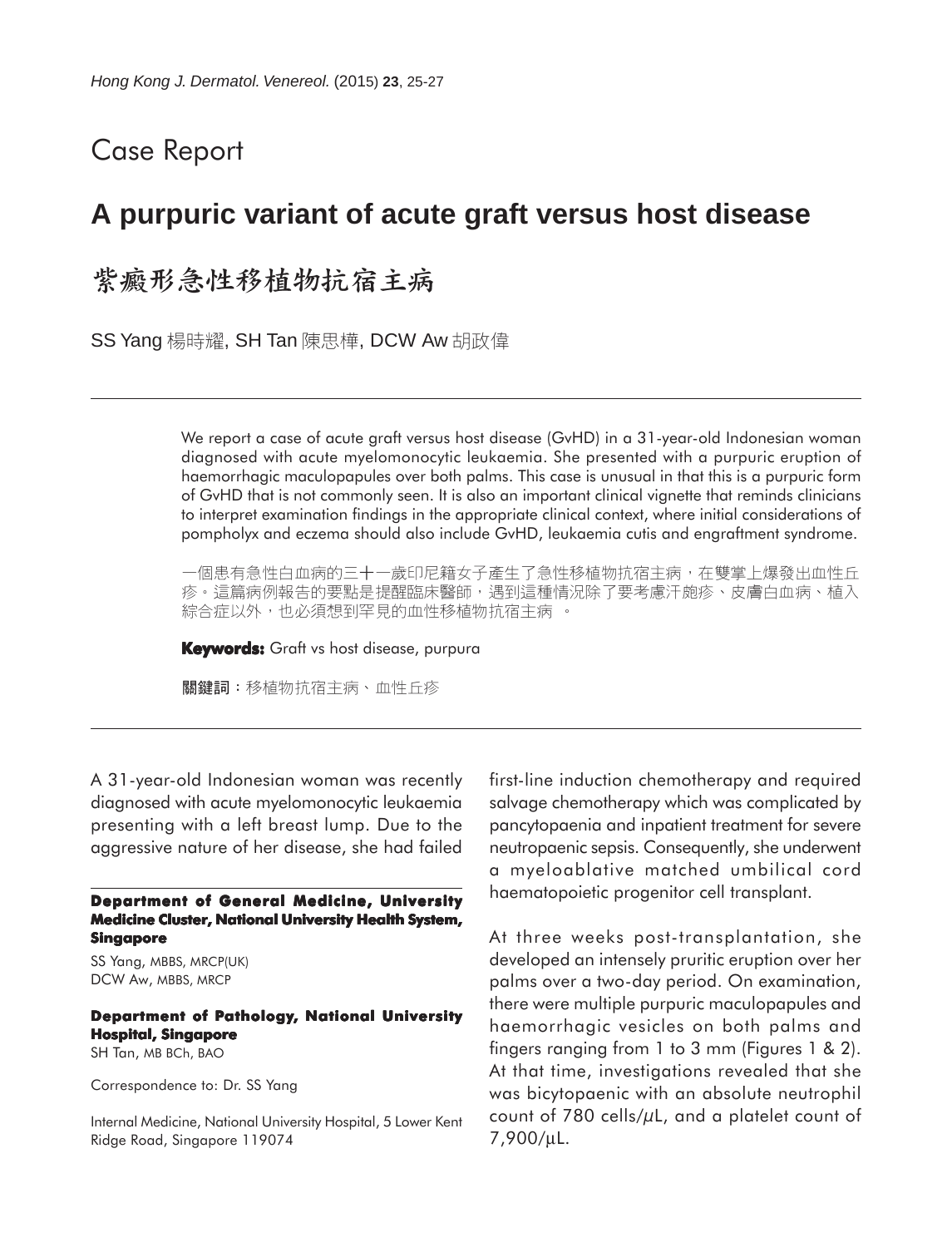Our consideration for this symmetrical, pruritic and vesicular palmar eruption was that of pompholyx, but given the very recent history of stem cell transplantation, acute graft-versus-host disease (GvHD) was also considered. Leukaemia cutis would be a valid consideration too, though its lesions are more frequently found on the head, neck and trunk.

Skin biopsies were taken from the palms. Histology (Figures 3a & 3b) demonstrated acanthosis, focal parakeratosis, exocytosis, and spongiosis with



**Figure 1.** Multiple purpuric maculopapules with haemorrhagic vesicles on right palm.

scattered apoptotic keratinocytes and intraepidermal red blood cells in the overlying epidermis. The dermis showed papillary oedema with focal extravasation of red blood cells. There was also discernible vacuolar alteration at the dermoepidermal junction with lymphohistiocytic infiltrates around the superficial dermal vessels. Vasculitic features were absent.

This confirmed the diagnosis of acute GvHD, of a grade 1 histologic stage, presenting as an uncommon purpuric variant. The purpuric



**Figure 2.** This is the patient's left palm revealing a similar morphology.





**Figure 3.** (a) Low power view of the skin biopsy showed acanthosis, spongiosis and exocytosis of the epidermis with papillary oedema and extravasation of the red blood cells in the dermis (Haematoxylin & eosin, original magnification x 200). (b) On higher power, there was discernible focal vacuolar alteration at the dermoepidermal junction with an apoptotic keratinocyte in the epidermis (Haematoxylin & eosin, original magnification x 400).